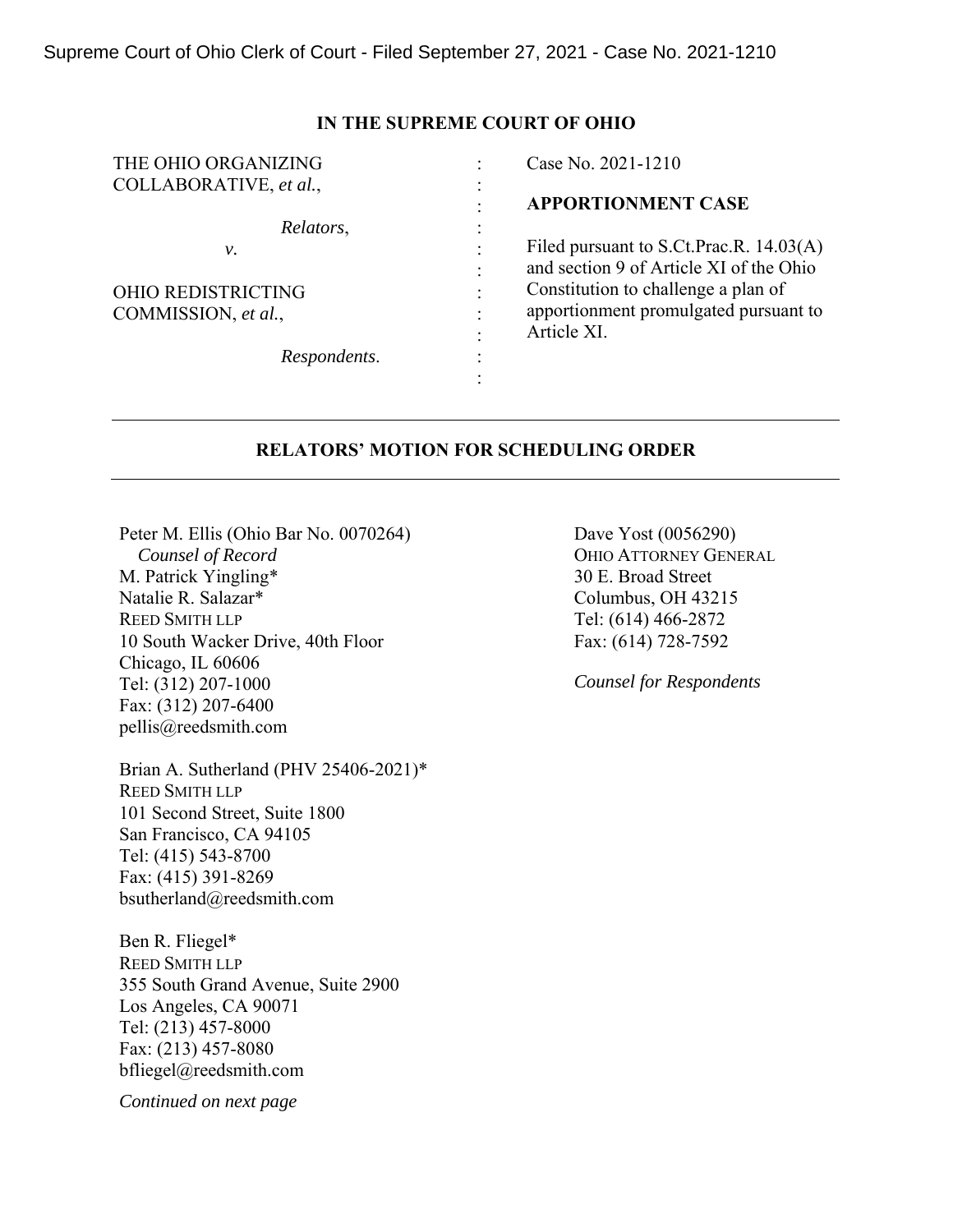Alicia L. Bannon (PHV 25409-2021)\* Yurij Rudensky (PHV 25422-2021)\* Michael Li (PHV 25430-2021)\* Ethan Herenstein\* BRENNAN CENTER FOR JUSTICE AT NYU SCHOOL OF LAW 120 Broadway, Suite 1750 New York, NY 10271 Tel: (646) 292-8310 Fax: (212) 463-7308 alicia.bannon@nyu.edu

*Attorneys for Relators \*Pro Hac Vice Motion Forthcoming*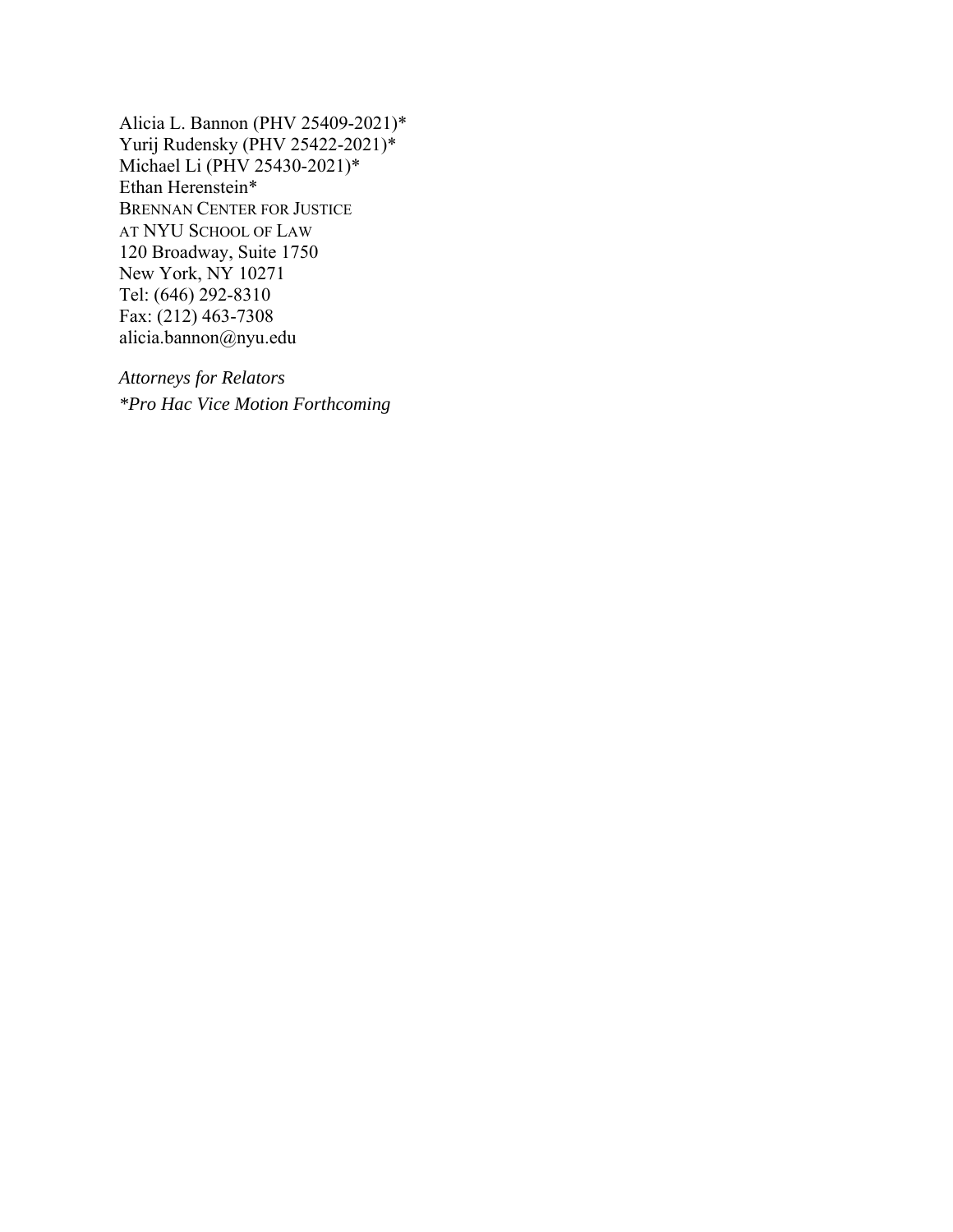## **RELATORS' MOTION FOR SCHEDULING ORDER**

Pursuant to S.Ct.Prac.R. 14.03(B), relators the Ohio Organizing Collaborative *et al.* hereby move this Court to adopt the schedule proposed by relators in *League of Women Voters of Ohio v. Ohio Redistricting Commission*, No. 2021-1193, as the scheduling order governing the proceedings in this apportionment case (with one exception for relators' service of document requests and interrogatories). This apportionment case and the apportionment case docketed as case number 2021-1193 are based on the same operative set of facts and the relators in both cases challenge as unconstitutional the General Assembly district plan adopted by the Ohio Redistricting Commission. Relators in this apportionment case expect to seek substantially the same discovery as relators in case number 2021-1193, such that respondents' production of documents, responses to interrogatories, and deposition testimony will be equally responsive to discovery propounded by relators in this case. Thus, these cases should share a common schedule to serve the interests of efficiency and to obtain a ruling from this Court in advance of applicable candidate filing deadlines.

Accordingly, and for the additional reasons stated in the League of Women Voters' motion for scheduling order, and based on the allegations of relators in this apportionment case and supporting affidavits, relators the Ohio Organizing Collaborative *et al.* respectfully request that the Court enter the following scheduling order in this case.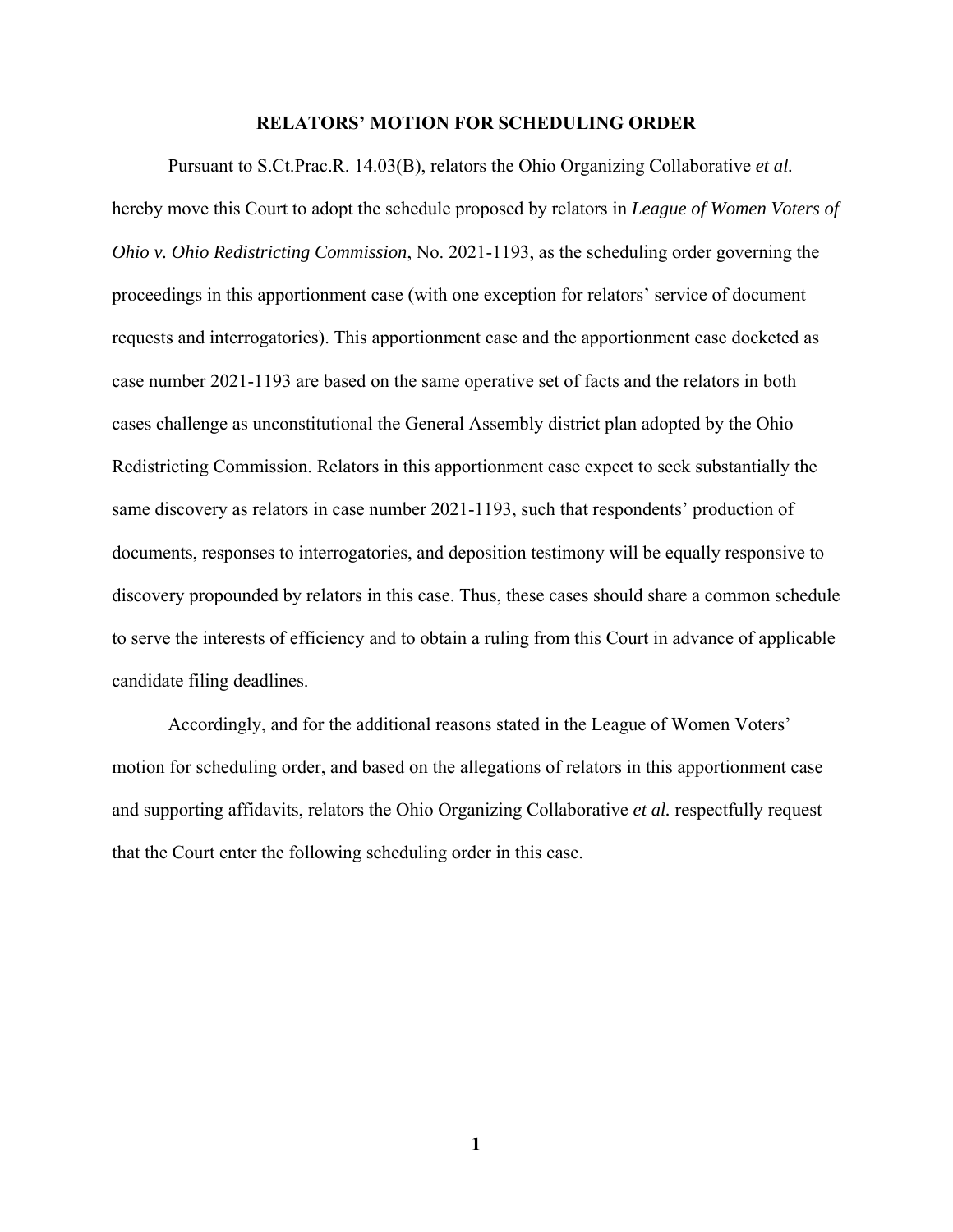| <b>DEADLINE</b> | <b>DESCRIPTION</b>                                                                                                    |  |
|-----------------|-----------------------------------------------------------------------------------------------------------------------|--|
| September 28    | Service of Relators' document requests and<br>interrogatories                                                         |  |
| October 1       | Relators' expert disclosures                                                                                          |  |
| October 8       | Production by Respondents of all documents and<br>interrogatory responses                                             |  |
| October 15      | Respondents' expert disclosures                                                                                       |  |
| October 22      | Relators' rebuttal expert disclosures                                                                                 |  |
| October 29      | Discovery cutoff (including completion of all<br>depositions)                                                         |  |
| November 5      | Concurrent submission of evidence by all parties                                                                      |  |
| November 10     | Relators' merits brief                                                                                                |  |
| November 17     | Respondents' merits brief, evidentiary objections,<br>including in limine and/or Daubert motions                      |  |
| November 17     | Relators' evidentiary objections, including in limine<br>and/or <i>Daubert</i> motions                                |  |
| November 24     | Relators' reply brief                                                                                                 |  |
| November 24     | Relators' responses to Respondents' evidentiary<br>objections, including in limine and/or Daubert motions             |  |
| November 24     | Respondents' responses to Relators' evidentiary<br>objections (including in limine motions and/or Daubert<br>motions) |  |

Relators in this case are available for oral argument at the Court's convenience. Relators' proposed schedule assumes that filing and service shall be electronic and that all dates are calculated through 11:59 p.m. ET.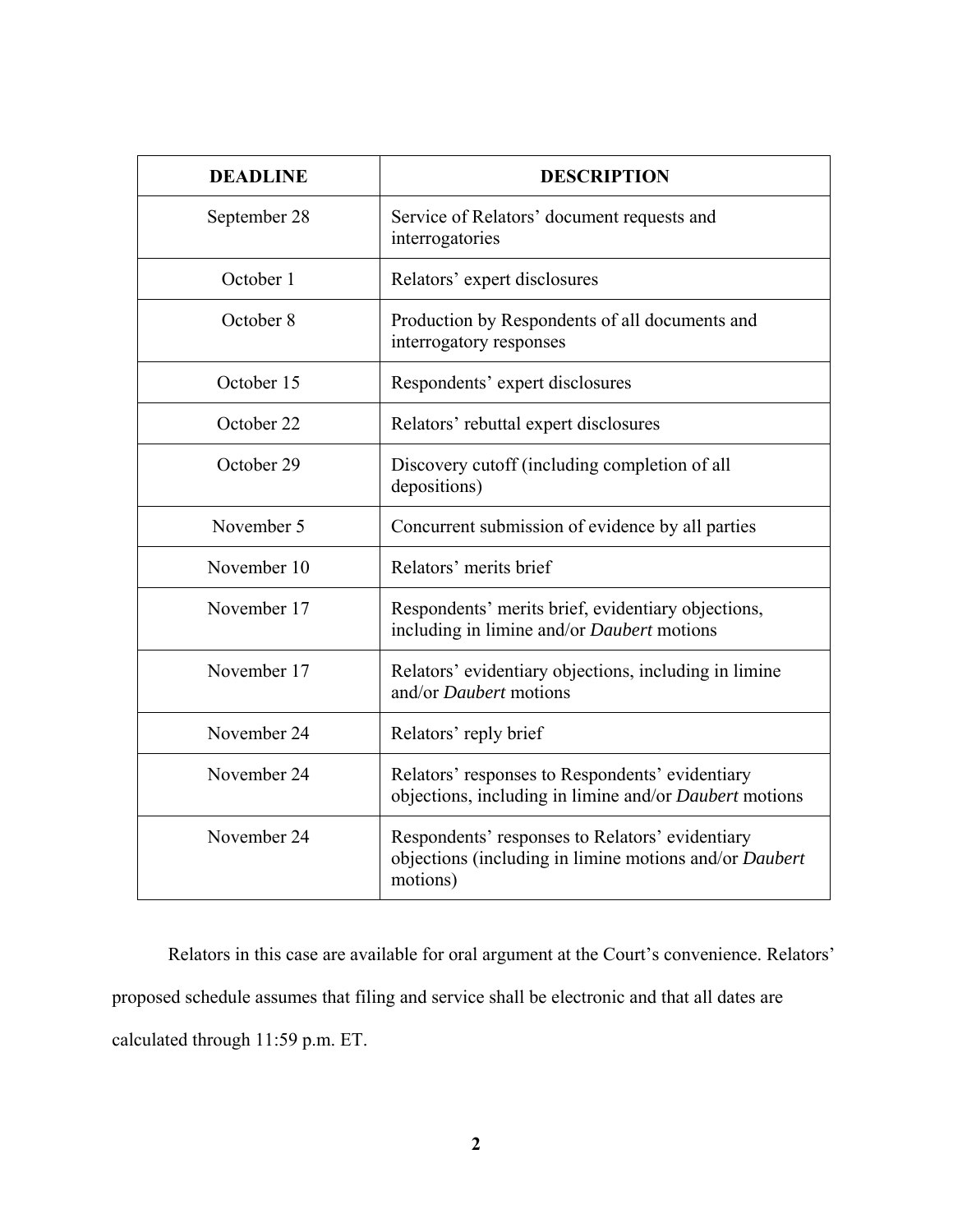Dated: September 27, 2021

Alicia L. Bannon (PHV 25409-2021)\* Yurij Rudensky (PHV 25422-2021)\* Michael Li (PHV 25430-2021)\* Ethan Herenstein\* BRENNAN CENTER FOR JUSTICE AT NYU SCHOOL OF LAW 120 Broadway, Suite 1750 New York, NY 10271 Tel: (646) 292-8310 Fax: (212) 463-7308 alicia.bannon@nyu.edu

Respectfully submitted,

/s/ Peter M. Ellis

Peter M. Ellis (Ohio Bar No. 0070264)  *Counsel of Record*  M. Patrick Yingling\* Natalie R. Salazar\* REED SMITH LLP 10 South Wacker Drive, 40th Floor Chicago, IL 60606 Tel: (312) 207-1000 Fax: (312) 207-6400 pellis@reedsmith.com

Brian A. Sutherland (PHV 25406-2021)\* REED SMITH LLP 101 Second Street, Suite 1800 San Francisco, CA 94105 Tel: (415) 543-8700 Fax: (415) 391-8269 bsutherland@reedsmith.com

 Ben R. Fliegel\* REED SMITH LLP 355 South Grand Avenue, Suite 2900 Los Angeles, CA 90071 Tel: (213) 457-8000 Fax: (213) 457-8080 bfliegel@reedsmith.com

*Attorneys for Relators \*Pro Hac Vice Motion Forthcoming*